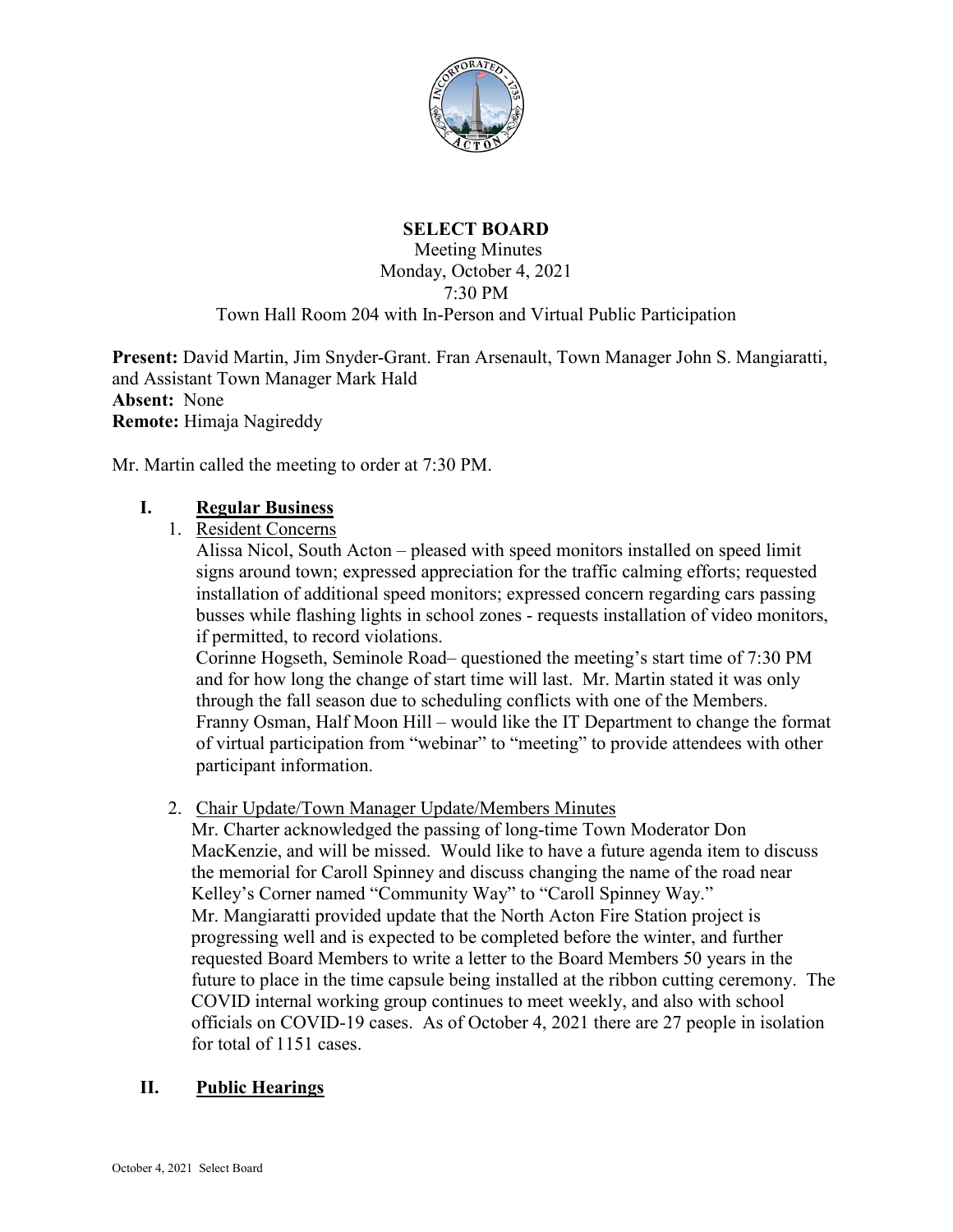

3. 7:40 PM Site Plan Special Permit #08/04/2021-481, 9 School Street (continued from September 20, 2021)

Mr. Martin read the public hearing notice. The applicant has requested a continuation to November 1, 2021 at 8:00 PM. **Mr. Charter moved, seconded by Ms. Arsenault to continue the hearing to November 1, 2021 at 8:00 PM and voted unanimously by roll call vote.**

### **III. New/Special Business**

4. Authorize Town Manager to Sign Deed and Closing Documents for 26 Carlisle Road and Authorize Town Manager to Execute Regulatory Agreement and Other Documents Related to the Closing of 446 Massachusetts Avenue, Tavernier Place, Affordable Housing Project

Mr. Snyder-Grant requests to change reference of the ACHC to Town of Acton in the document for 446 Mass Ave. **Mr. Charter moved, seconded by Ms. Arsenault to Execute Regulatory Agreement and Other Documents Related to the Closing of 446 Massachusetts Avenue, Tavernier Place, Affordable Housing Project and was voted unanimously by roll call vote.**

**Mr. Charter moved, seconded by Ms. Arsenault that certain land with all buildings and improvements thereon located at 26 Carlisle Road, shown as "Lot 15" (the "Property") on that certain plan entitled "Plan of Land, Acton, Mass." Dated July 11, 1953, by MacCarthy Engineering Services, Inc., Natick, Mass., recorded with the Middlesex South Registry of Deeds as Plan Number 1 of 1954, recorded in Book 8196, Page End (the "Plan")**

**(a) to approve the Quitclaim Deed for the property from the Town to Habitat for Humanity North Central Massachusetts, Inc., a 501(c)(3) non-profit organization in the form presented to the Board on October 4, 2021; and (b) to authorize the Town Manager to take all actions on behalf of the Town that are reasonably necessary or advisable, in the judgment of the Town Manager, to complete the sale of the property, including without limitation signing the Quitclaim Deed, closing forms, documents and settlement statements, and to take all actions and execute all documents that are reasonably necessary or advisable, in the judgement of the Town Manager, to effectuate the sale of the Property and voted unanimously by roll call vote.**

5. Presentation of Recommendations by the Diversity, Equity, and Inclusion Commission

Diane Randolph Jones and Leela Ramachandran presented the final report and recommendations of the Diversity, Equity, and Inclusion Commission ("DEIC") . Key recommendations were to create an incident reporting system, hire a Diversity Officer, make the DEIC a permanent Commission, and improve diversity, equity and inclusion training. Mr. Snyder-Grant asked if the committee members had any guidance on when a person should use the incident reporting system and when they should call the Police Department. Ms. Ramachandran commented as a personal response that it depends on how or if the individual feels comfortable making a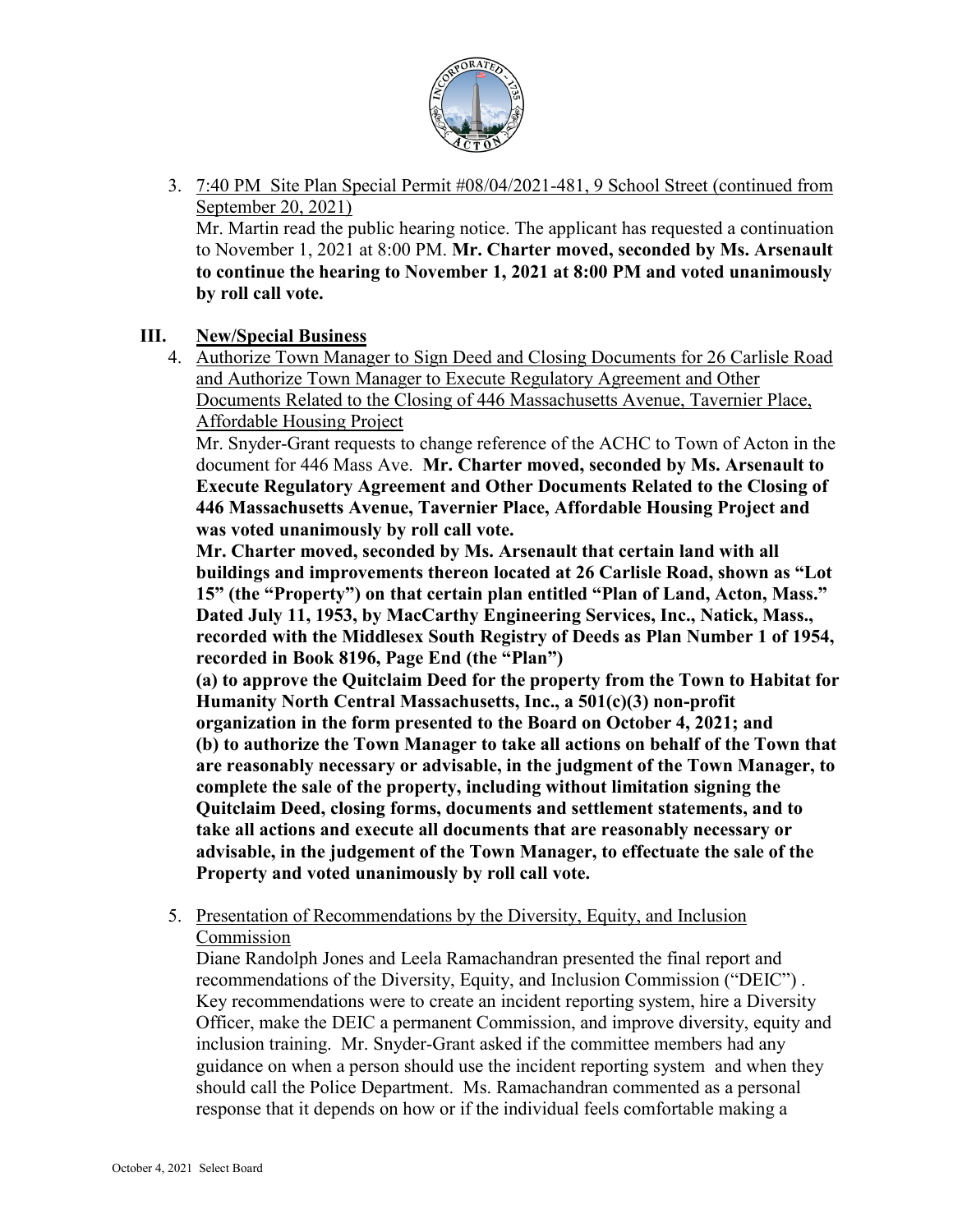

report. Ms. Randolph Jones commented that the reporting system should be similar to that of a college student reporting an incident to a Resident Assistant to advocate for the victim.

Mr. Charter asked what will happen with the report and the future of the Commission as the Commission is due to sunset at the next Select Board meeting. Mr. Charter feels that the DEIC should continue for a few more months to allow for some public input and possibly considering the DEIC to be a permanent committee. Mr. Charter expressed concern about the racial quota for membership to any Town board or committee. Ms. Arsenault thanked the Commission for its hard work and would like to see the Commission become a permanent standing commission. Ms. Nagireddy would like to see the Town support the Commission.

Leo Fochtman, Wright Terrace – commented on the Zoom bombing incidents against the School Committee; feels that there needs to be more Town discussions on the topic of racism; supports the recommendations from the DEIC; submitted a written statement that is included in the Select Board meeting folder in Docushare.

Corinne Hogseth, Seminole Road – commented on the DEIC surveys that there was no mention about making the commission a permanent committee and feels that this needs to be further discussed in public conversations.

Charlie Kadlec, Paul Revere Road – asked what the level of authority and decision making capacity is expected of the Diversity Officer.

Ann Chang, South Acton – has seen the town become more diverse and feels that the Diversity Officer should be bilingual and also questioned what the requirement was for having seven years' experience of related work. Ms. Chang also asked if the Diversity Officer would be part of the Human Resource Department. Feels that there should be a public forum to discuss the report and present a job description of the Diversity Officer at a public meeting.

Nijan Datar, Wyndcliff Drive-does not support the position of a Diversity Officer or the report from the DEIC and submitted a written statement that is included in the Select Board meeting folder in Docushare.

Alissa Nicol, South Acton – thanked the DEIC for its report and submitted a written statement that is included in the Select Board meeting folder in Docushare.

Danny Factor, Davis Road – supports the recommendations of the DEIC. Janet Adachi, Simon Hapgood Lane – recommends the Select Board extend the existence of the DEIC and make it a permanent committee; suggests hiring a diversity consultant to perform an analysis of the Town from a diversity perspective that would lead to hiring a Diversity Officer; questioned how many surrounding towns have hired a Diversity Officer, clarify what "immigrant" refers to, and suggests

holding a community conversation Franny Osman, Half Moon Hill – feels the Diversity Officer should report to the Human Resource Office or Town Manager's Office.

Matt Liebman, Tuttle Drive – concerned about the percentage of incidents that occurred in Acton; supports the incident reporting system and continuation of the committee.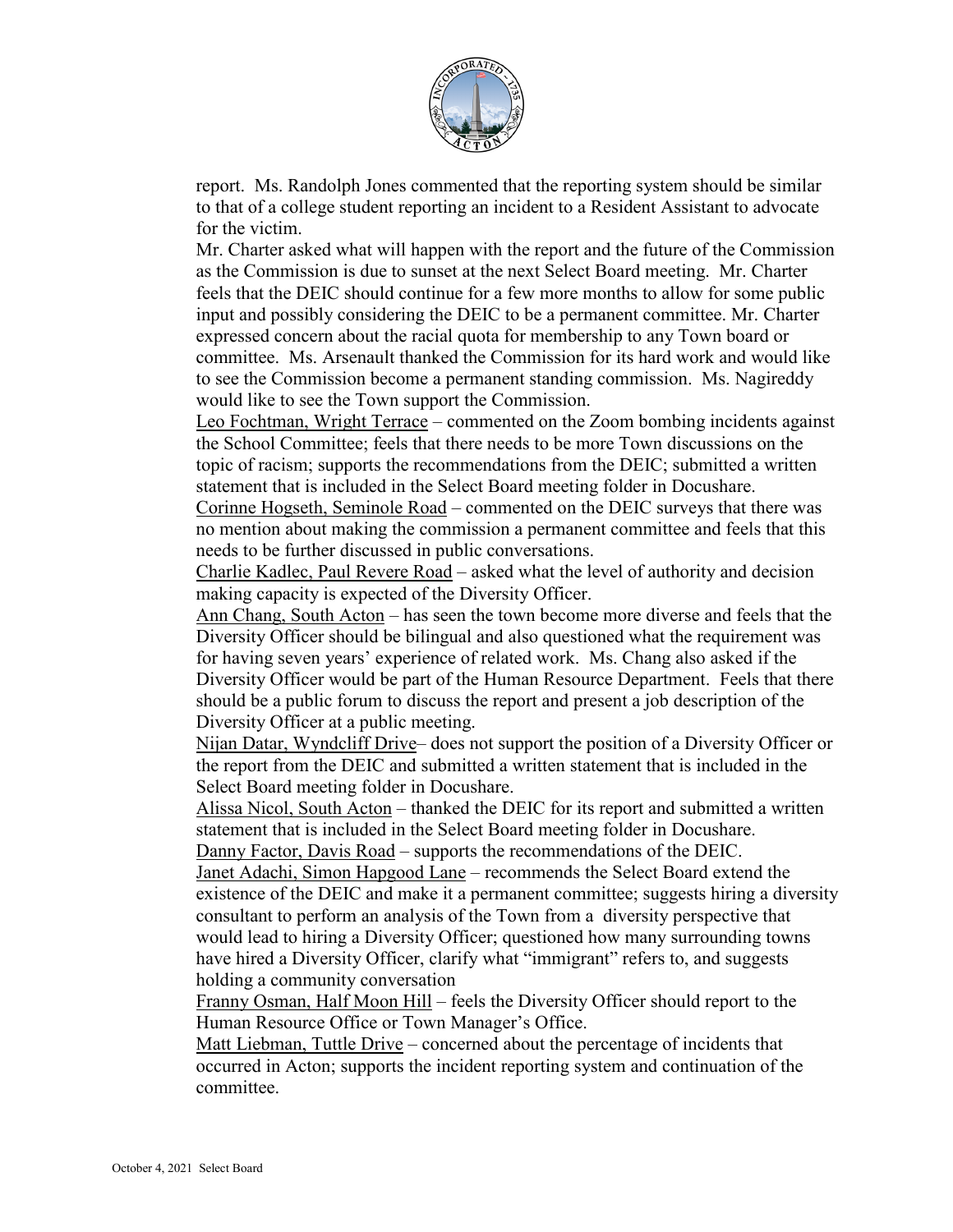

Stella Ko, Guswood Road – thanked the DEIC for its work on the report and supports all the recommendations.

Xingpeng (Simon)  $Li$  – questioned how many incidents in the past year were reported to DEIC, Mr. Martin replied that a very small number of people reported incidents to the DEIC, resulting in the need for an incident reporting system. Mr. Li expressed frustration with the membership racial quota requirements specifically 70% members be black or immigrant and felt the Asian population was essentially being excluded Linda Vieira, North Acton – supports the continuation of the DEIC and reporting system.

Terra, West Acton – supports the DEIC and for people to feel comfortable to report incidents to the DEIC, and supports the continuation of the DEIC as a permanent committee.

Mr. Martin proposes to vote to allow the Town Manager to continue to study the position and responsibility of the Diversity Officer and how they would fit in with the Town.

Mr. Martin asked if the Board whether it would like him to draft a new charge of the DEIC as the current charge expires at the next meeting. This would be voted upon at a future Select Board meeting. **Mr. Charter moved, seconded by Ms. Arsenault to have the Town Manager continue the study of the Diversity Officer as outlined at Town Meeting and voted unanimously by roll call vote.**

**Mr. Snyder-Grant moved, seconded by Mr. Charter to extend the current term of the DEIC while the Board considers a new charter and voted unanimously by roll call vote.**

#### 6. American Rescue Plan Act (ARPA) Funds Discussion

Mr. Mangiaratti updated the Board with public recommendations and priorities of the Board, and alignment with Select Board long and short term goals. The Board reviewed the 46 fund requests as listed in the Town Managers memo. During the discussion, the Board added two additional items to their working list for discussion: a pooledActon-Boxborough Regional School District request of one lump sum of \$2 million in order to let the schools recommend their priorities; and a \$450,000 request from the Transportation Advisory Committee for improving the fixed route transit system by replacing two leased vans with two smaller electric vans, and hiring one additional driver to bring flexibility to the fixed route. The Town Manager submitted a list of preliminary recommendations for 19 of the funding requests. The manager explained that for some projects, amounts listed were less than in the longer list. In most cases, this was NOT because the over-all task was reduced in cost, but instead because the Manager was recommending using less from the ARPA funds in order to fund additional ARPA projects. The top priority request of allocation of \$400,000 for revenue replacement was previously approved at the September 20, 2021 Select Board meeting and also supported by the Finance Committee. The Board did not accept public comment during its review of funding requests. The Board recorded the number of board members showing a thumbs up as a preliminary input for each funding request as shown in the first column of this document: http://doc.acton-